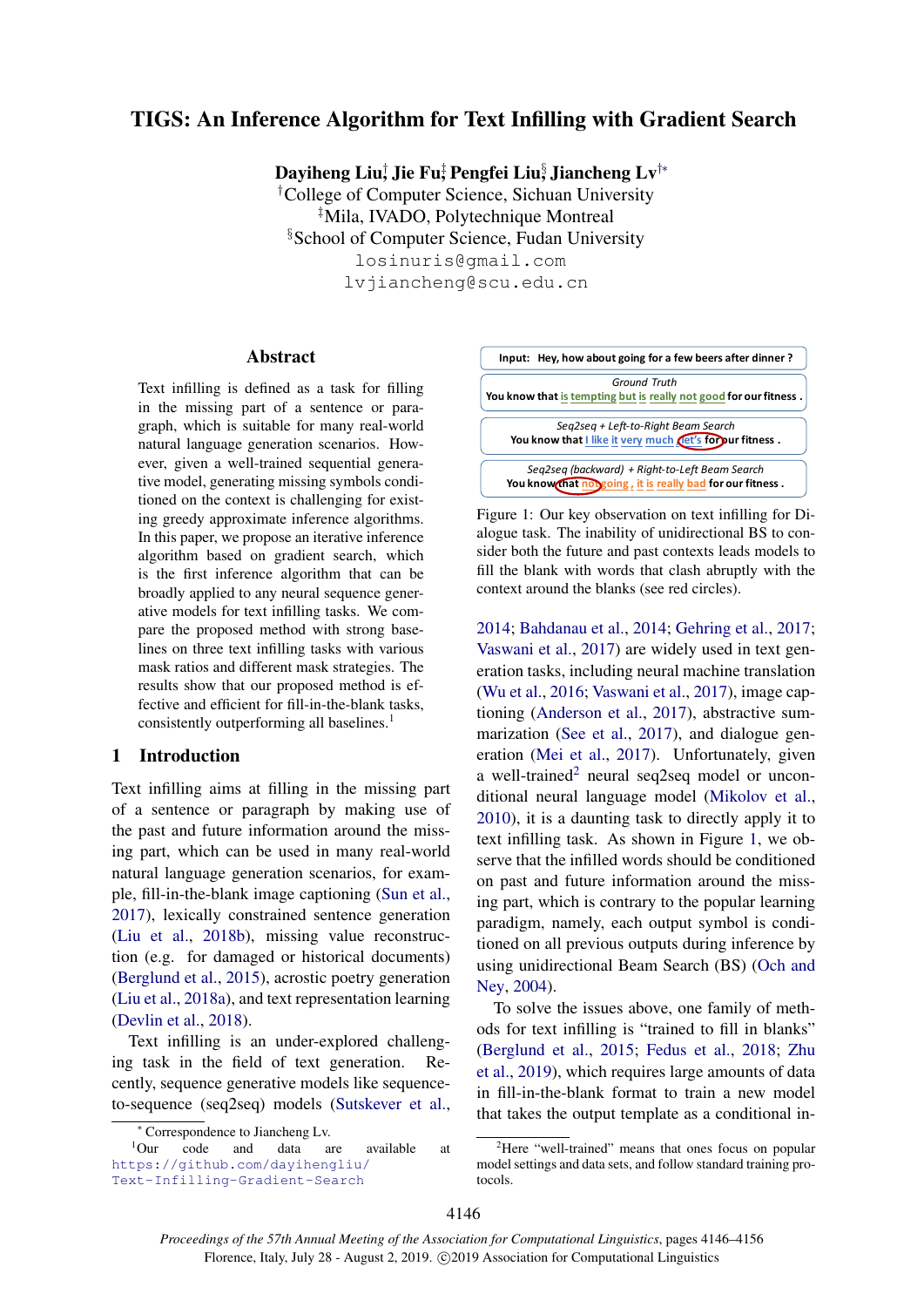put. Such methods are only used for unconditional text infilling tasks, whereas many text infilling tasks are conditional, e.g., conversation reply with templates. Another kind of promising approach [\(Berglund et al.,](#page-9-2) [2015;](#page-9-2) [Wang et al.,](#page-10-3) [2016;](#page-10-3) [Sun et al.,](#page-9-0) [2017\)](#page-9-0) is an inference algorithm that can be directly applied to other generative models. These inference algorithms are applied to Bidirectional RNNs (BiRNNs) [\(Schuster and Paliwal,](#page-9-14) [1997;](#page-9-14) [Baldi et al.,](#page-9-15) [1999\)](#page-9-15) which can model both forward and backward dependencies. The latest work is Bidirectional Beam Search (BiBS) [\(Sun](#page-9-0) [et al.,](#page-9-0) [2017\)](#page-9-0) which proposes an approximate inference algorithm in BiRNN for image caption infilling. However, this method is based on some unrealistic assumptions, such as that given a token, its future sequence of words is independent of its past sequence of words. We experimentally find that these assumptions often generate non-smooth or unreal complete sentences. Moreover, these inference algorithms can be only used to decoders with bidirectional structures, whereas almost all sequence generative models use a unidirectional decoder. As a result, it is highly expected to develop an inference algorithm that could be applied to the unidirectional decoder.

In this paper, we study the general inference algorithm for text infilling to answer the question:

• *Given a well-trained neural sequence generative model, is there any inference algorithm that can effectively fill in the blanks in the output sequence?*

To investigate such a possibility, we propose a dramatically different inference approach called Text Infilling with Gradient Search (TIGS), in which we search for infilled words based on gradient information to fill in the blanks. To the best of our knowledge, this could be the first inference algorithm that does not require any modification or training of the model and can be broadly used in any sequence generative model to solve the fillin-the-blank tasks as verified in our experiments.

To be specific, we treat the blanks to be filled as parameterized vectors during inference. More concretely, we first randomly or heuristically project each blank to a valid token and initialize its parameterized vector with the word embedding of the valid token. The goal is seeking the words to be infilled by minimizing the negative log-likelihood (NLL) of the complete sequence.

Then the algorithm alternately performs optimization step (O-step) and projection step (P-step) until convergence. In O-step, we fix all other parameters of the model and only optimize the blank parameterized vectors by gradients. In P-step, heuristics like local search and projected gradient are used to project the blank parameterized vectors to valid tokens (i.e., discretization).

The contribution and novelty of this work could be summarized as below:

- We propose an iterative inference algorithm based on gradient search, which could be the first inference algorithm that can be broadly applied to any neural sequence generative models for text infilling tasks.
- Extensive experimental comparisons show the effectiveness and efficiency of the proposed method on three different text infilling tasks, compared with five state-of-the-art methods.

## 2 Related Works

There are some effective solutions to the text infilling task: a) training a model specifically for text infilling tasks [\(Berglund et al.,](#page-9-2) [2015;](#page-9-2) [Fedus](#page-9-13) [et al.,](#page-9-13) [2018;](#page-9-13) [Zhu et al.,](#page-10-2) [2019\)](#page-10-2); b) using standard sequence generative model with modified inference algorithm [\(Berglund et al.,](#page-9-2) [2015;](#page-9-2) [Wang et al.,](#page-10-3) [2016;](#page-10-3) [Sun et al.,](#page-9-0) [2017\)](#page-9-0).

As one typical work of the first category, NADE [\(Berglund et al.,](#page-9-2) [2015\)](#page-9-2) is proposed to train a specific BiRNNs for filling in blanks, which concatenates an auxiliary vector to input vectors for indicating a missing input during training and inference. [Fedus et al.](#page-9-13) [\(2018\)](#page-9-13) propose MaskGAN which 1) uses some specific "missing" tokens to indicate the blanks and takes the whole sequence with blanks (called template) as the input of encoder, and 2) uses an RNN as a decoder to generate the whole sentence after filling in the blanks. Similarly, [Zhu et al.](#page-10-2) [\(2019\)](#page-10-2) use self-attention model [\(Vaswani et al.,](#page-10-0) [2017\)](#page-10-0), which takes the template as the input for unconditional text infilling task. One major limitation of these works is that they require large amounts of data in fill-in-the-blank format and need to train a specific model. Besides, they are only used for unconditional text infilling tasks. Different from them, our new inference algorithm does not require any modification or training of the model, which can be broadly applied to any neural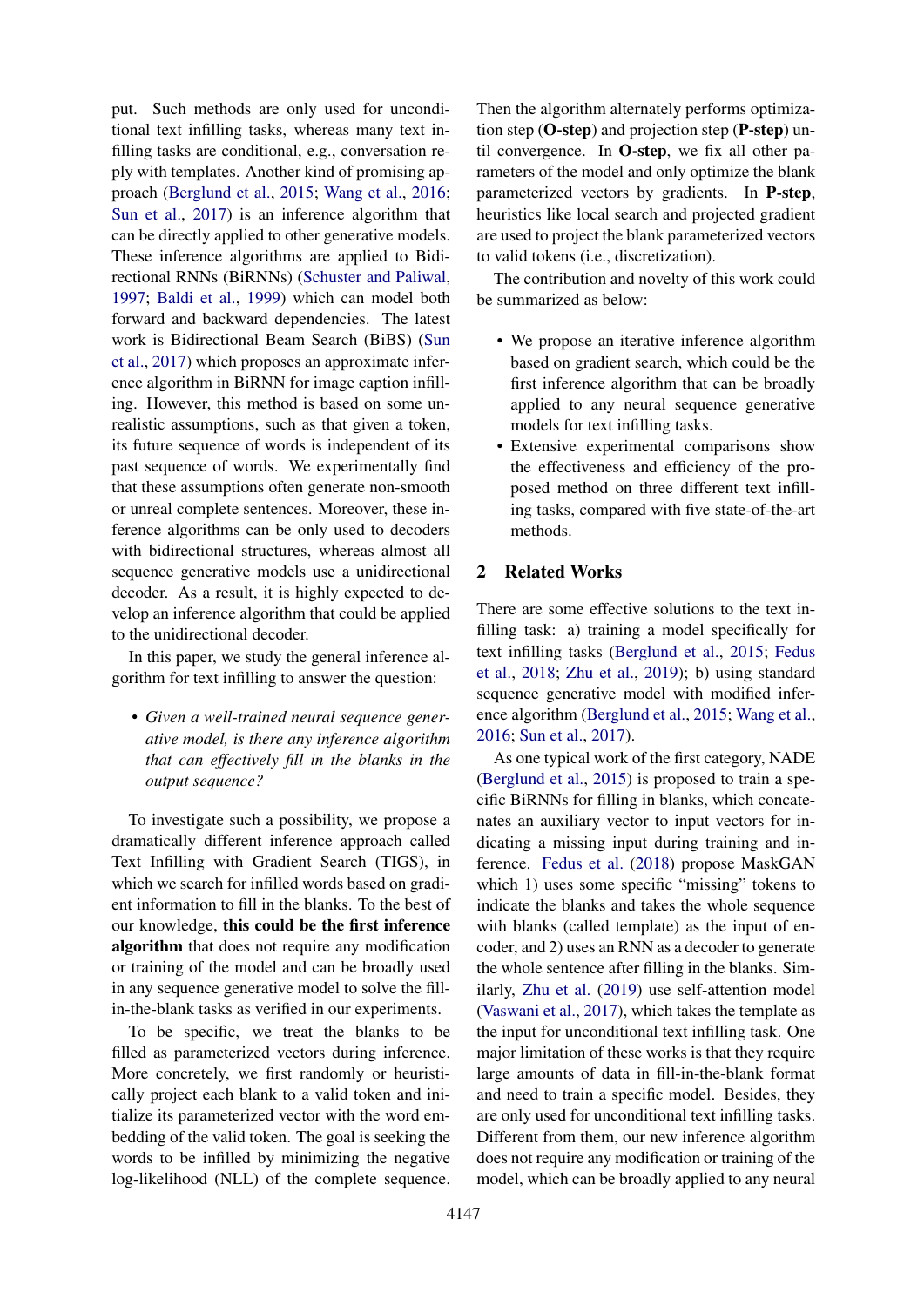seq2seq models for both conditional and unconditional text infilling tasks.

As with the second category, some inference algorithms based on BiRNNs have been proposed for fill-in-the-blank tasks thanks to their ability to model both forward and backward dependencies. For example, [Berglund et al.](#page-9-2) [\(2015\)](#page-9-2) propose Generative Stochastic Networks (GSN) to reconstruct the blanks of sequential data. The idea is to first randomly initialize the symbols in the blanks and then resample an output  $y_t$  from  $P_{BiRNN}(y_t | \{y_d\}_{d \neq t}, x)$  one at a time until convergence. More recently, [Sun et al.](#page-9-0) [\(2017\)](#page-9-0) propose the Bidirectional Beam Search (BiBS) inference algorithm of BiRNNs for fill-in-the-blank image captioning task. However, this method is based on some strong assumptions, which may be violated in practice. As shown in our experiments, we provide empirical analysis on cases where this approach fails. Moreover, GSN and BiBS can be only applied to decoders with bidirectional structures, while almost all sequence generative models use a unidirectional decoder. In contrast, our proposed inference method decouples from these assumptions and can be applied to the unidirectional decoder.

## 3 Preliminary

Since our method utilizes gradient information, it could smoothly cooperate with other architectures, such as models proposed in [\(Vaswani et al.,](#page-10-0) [2017;](#page-10-0) [Gehring et al.,](#page-9-7) [2017\)](#page-9-7). Considering the popularity of RNNs, and the related work is based on RNN model, we use RNN-based models as a showcase in this paper.

## 3.1 RNN-based Seq2Seq Model

We firstly introduce the notations and briefly describe the standard RNN-based seq2seq model. Let  $x = \{x_1, x_2, ..., x_n\}$  denotes one-hot vector representations of the conditional input sequence,  $y = \{y_1, y_2, ..., y_m\}$  denotes scalar indices of the corresponding target sequence, and  $V$  denotes the vocabulary.  $n$  and  $m$  represent the length of the input sequence and the output sequence, respectively.

The seq2seq model is composed of an encoder and a decoder. For the encoder part, each  $x_t$  will be firstly mapped into its corresponding word embedding  $x_t^{emb}$ . Then  $\{x_t^{emb}\}$  are input to a bidirectional or unidirectional long short-term memory (LSTM) [\(Hochreiter and Schmidhuber,](#page-9-16) [1997\)](#page-9-16) RNN to get a sequence of hidden states  $\{h_t^{enc}\}.$ 

For the decoder, at time t, similarly  $y_t$  is first mapped to  $y_t^{emb}$ . Then a context vector  $c_t$  is calculated with attention mechanism [\(Bahdanau et al.,](#page-9-6) [2014;](#page-9-6) [Luong et al.,](#page-9-17) [2015\)](#page-9-17)  $c_t = \sum_{i=1}^{n} a_{ti} h_i^{enc}$ , which contains useful latent information of the input sequence. Here,  $a_t$  is an attention distribution vector to decide which part to focus on. The context vector  $c_t$  and the embedding  $y_t^{emb}$  are fed as input to a unidirectional RNN language model (LM), which will output a probability distribution of the next word  $P(y_{t+1}|\mathbf{y}_{1:t}, \mathbf{x})$ , where  $\mathbf{y}_{1:t}$  refers to  $\{y_1, ..., y_t\}.$ 

During training, the negative log-likelihood (NLL) of the target sequence is minimized using standard maximum-likelihood (MLE) training with stochastic gradient descent (SGD), where the NLL is calculated as follows:

$$
-\log P(\boldsymbol{y}|\boldsymbol{x}) = -\sum_{t=1}^{m} \log P(y_t|\boldsymbol{y}_{1:t-1}, \boldsymbol{x}). \quad (1)
$$

During inference, the decoder needs to find the most likely output sequence  $y^*$  by giving the input  $x$ :

$$
y^* = \arg\max_{y} P(y|x). \tag{2}
$$

Since the number of possible sequences grows as  $|\mathcal{V}|^m$  ( $|\mathcal{V}|$  is the size of vocabulary), exact inference is NP-hard and approximate inference algorithms like left-to-right greedy decoding or beam search (BS) [\(Och and Ney,](#page-9-12) [2004\)](#page-9-12) are commonly used.

### 3.2 Problem Definition

In this paper, instead of setting some restrictions such as limiting the number of blanks or restricting the position of the blanks in previous work [\(Sun](#page-9-0) [et al.,](#page-9-0) [2017\)](#page-9-0), we consider a more general case of text infilling task where the number and location of blanks are arbitrary.

Let  $B$  be a placeholder for a blank,  $\mathbb B$  be the set that records all the blanks' position index, and  $y^{\mathbb{B}}$  be a target sequence where portions of text body are missing as indicated by B. For instance, if a target sequence has two blanks at the position i and j, then  $\mathbb{B} = \{i, j\}$  and  $\mathbf{y}^{\mathbb{B}} =$  ${y_1, ..., y_{i-1}, \underline{B}, y_{i+1}, ..., y_{j-1}, \underline{B}, y_{j+1}, ..., y_m}.$ 

Given an input sequence  $x$  and a target sequence  $y^{\mathbb{B}}$  containing blanks indicated by  $\mathbb{B}$ , we aim at filling in the blanks of  $y^{\mathbb{B}}$ . This procedure needs to consider the global structure of sentences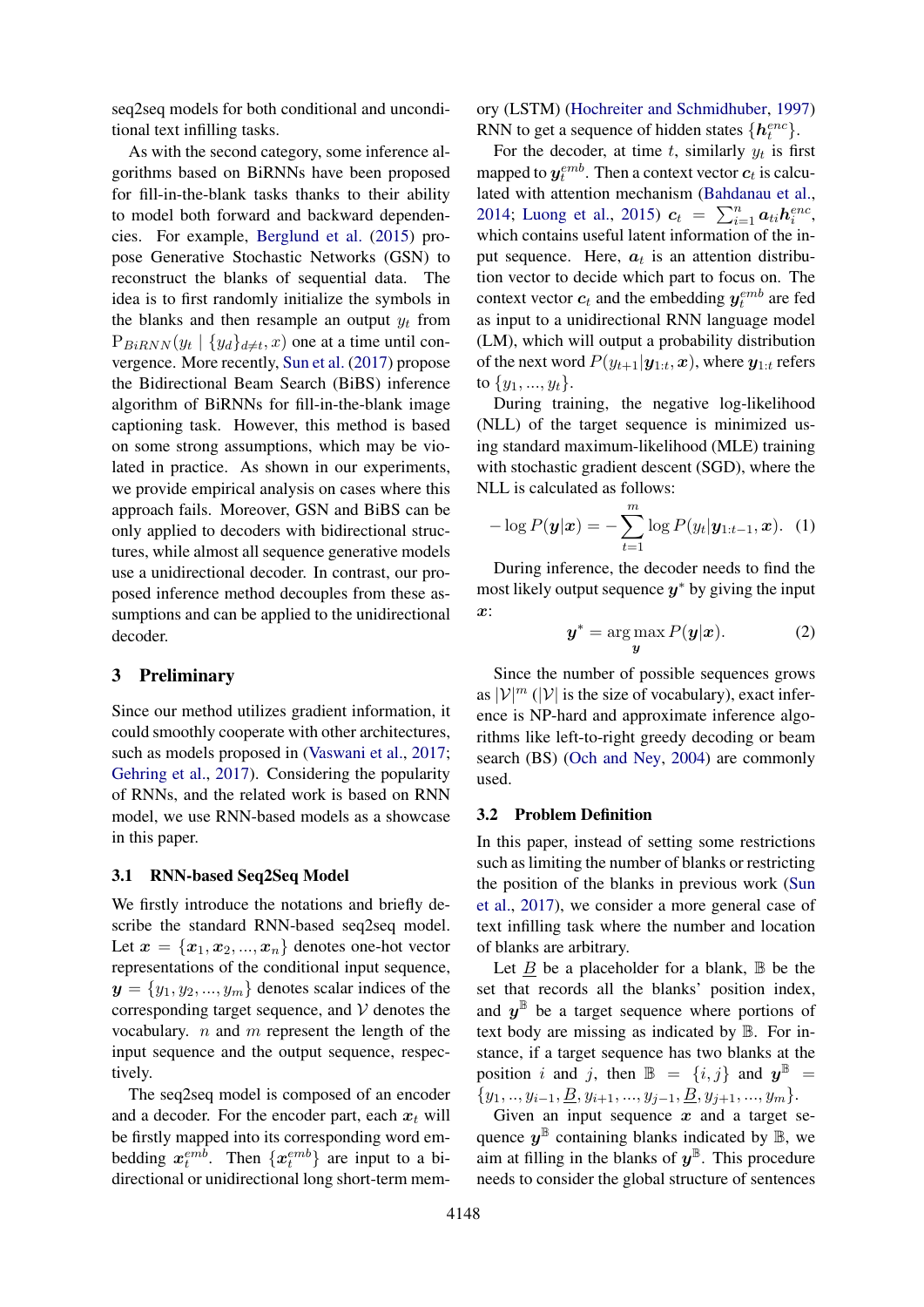<span id="page-3-0"></span>

Figure 2: Overall framework.

and provide meaningful details under the condition x.

## 4 Methodology

In this section, we present our inference method in detail. The overall framework is shown in Figure [2.](#page-3-0) Given a well-trained seq2seq model and a pair of text infilling data  $(x, y^{\mathbb{B}})$ , the method aims at finding an infilled word set  $\hat{y} = \{\hat{y}_1, ..., \hat{y}_{|\mathbb{R}|}\}\$ to minimize the NLL of the complete sentence  $y^*$ via:

$$
\hat{\boldsymbol{y}} = \underset{\hat{y}_j \in \mathcal{V}}{\arg \min} \mathcal{L}_{NLL}(\boldsymbol{x}, \boldsymbol{y}^*), \tag{3}
$$

where  $y^*$  denotes the complete sentence after filling the blanks of  $y^{\mathbb{B}}$  with  $\hat{y}$ ,  $|\mathbb{B}|$  denotes the number of blanks. Since the number of possible infilled word set is  $|\mathcal{V}|^{|\mathbb{B}|}$ , naïvely searching in this space is NP-hard.

Our key idea is to utilize the gradient information to narrow the range of search during inference. This idea is similar to the "white-box" adversarial attacks [\(Goodfellow et al.,](#page-9-18) [2014b;](#page-9-18) [Szegedy et al.,](#page-9-19) [2013;](#page-9-19) [He and Glass,](#page-9-20) [2018\)](#page-9-20). However, the adversarial attack aims to slightly modify the inputs in order to mislead the model to make wrong predictions, while our goal is to search for the reasonable words that should be filled into the blanks.

Unlike the continuous input space (e.g., images) in other tasks, applying gradient search directly to the input would make it invalid (i.e., no longer a one-hot vector) for text infilling tasks. More specifically, we firstly treat the blanks to be filled as parameterized word embedding vectors

 $\hat{\mathbf{y}}^{emb} = \{\hat{\mathbf{y}}^{emb}_1, ..., \hat{\mathbf{y}}^{emb}_{|\mathbb{B}|}\}.$  Then, we fix the parameters of the well-trained model and only optimize these parameterized vectors in the continuous space, where the gradient information can be used to minimize the NLL loss  $\mathcal{L}_{NLL}(x, y^*)$ . Finally, the  $\hat{y}^{emb}$  is discretized into valid words  $\hat{y}$ by measuring the distance between the  $\hat{y}^{emb}$  and the word embeddings in  $W^{emb}$ . Here  $W^{emb}$  denotes the word embedding matrix in the decoder of the well-trained seq2seq model, and each column of Wemb represents the word embedding of one word in the vocabulary.

As every word in the set  $\hat{y}$  is dependent on each other, the simultaneous discretization of all parameterized word embeddings in  $\hat{y}^{emb}$  into valid words at the same time usually make the complete sentence  $y^*$  non-smooth. As a concrete example, when infilling the two blanks in "Amy likes eating \_\_ \_, so she goes to snack bars very often.", the  $\hat{y}^{emb}$  may be close to the word embeddings of {"ice", "cream"} and {"fried", "chips"}. However, if one discretizes the two blanks simultaneously, one might get answers like {"ice", "chips"} or {"fried", "cream"}. Therefore, we adopt an iterative algorithm which is similar to Gibbs sampling. At each inference step, we focus on one single infilled word  $\hat{y}_i$  for j-th blank and update it while keeping other words in the infilled word set  $\hat{y}$  fixed. For the unknown blank length tasks (each blank may contain an arbitrary unknown number of tokens), we can apply the TIGS as a black box inference algorithm over a range of blank lengths and then rank these solutions.

At the beginning, we initialize the infilled word set  $\hat{y}$  with some valid words randomly or heuris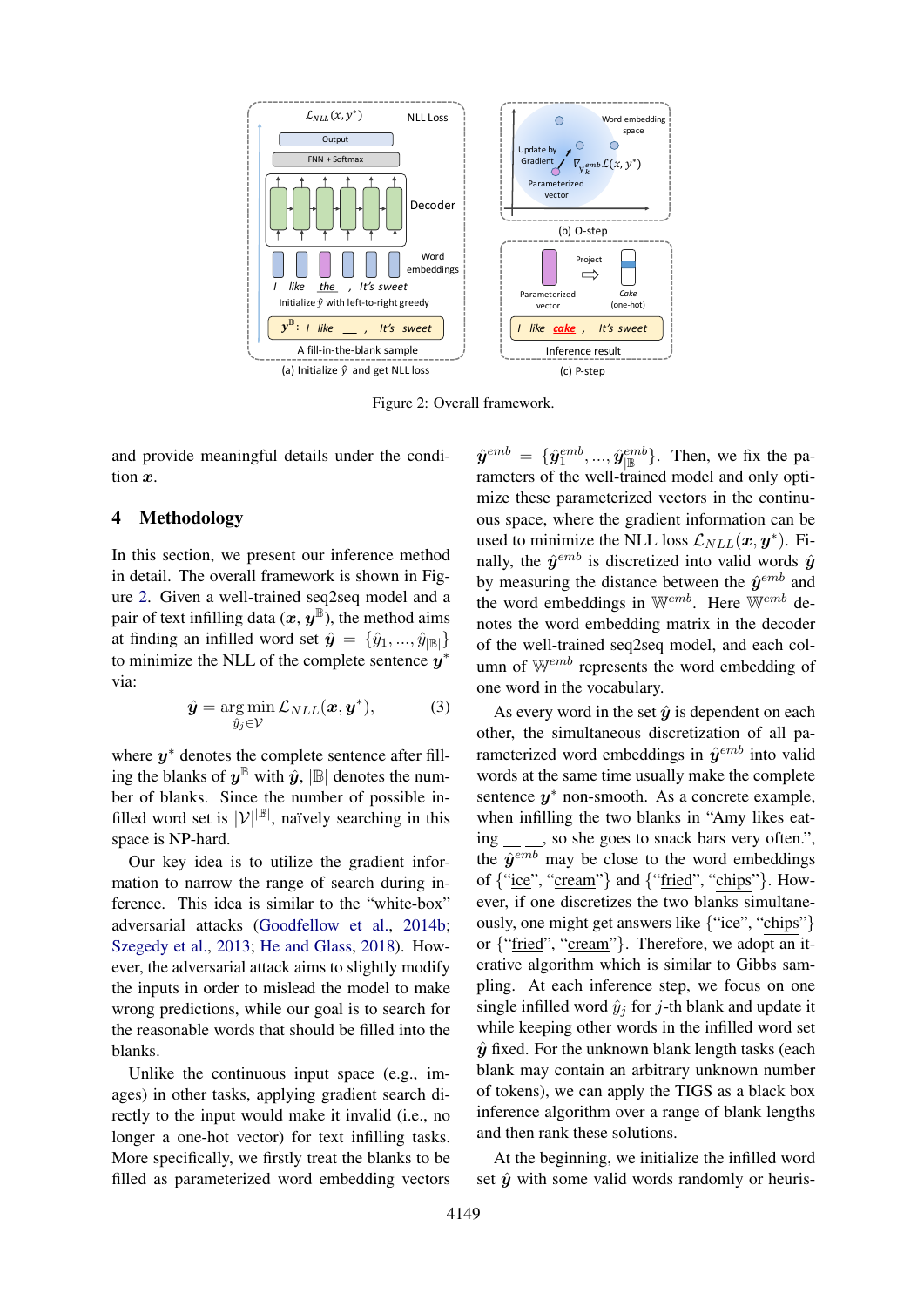tically (from a left-to-right beam search). Then we perform optimization step (**O-step**) and projection step (P-step) alternately to update each infilled word in the infilled word set  $\hat{y}$  until convergence or reach the maximum number of rounds T.

In O-step, we aim to optimize the  $\hat{y}_j^{emb}$  in continuous space using gradient information with respect to  $\mathcal{L}_{NLL}(\boldsymbol{x}, \boldsymbol{y}^*)$ . Firstly, we get the complete sentence  $y^*$  by filling  $\hat{y}$  in the blanks of  $y^{\mathbb{B}}$ and obtain the  $\mathcal{L}_{NLL}(\boldsymbol{x}, \boldsymbol{y}^*)$  of  $\boldsymbol{y}^*$  after putting  $\boldsymbol{x}$ into the encoder and  $y^*$  into the decoder of the well-trained seq2seq model. Then we treat the vector  $\hat{y}_j^{emb}$  as parameterized vector, and fix all other parameters of the seq2seq model and only optimize the parameterized vector  $\hat{y}_{j}^{emb}$  with gradient information to minimize  $\mathcal{L}_{NLL}(\boldsymbol{x}, \boldsymbol{y}^*)$ .

However, directly optimizing  $\mathcal{L}_{NLL}(\boldsymbol{x}, \boldsymbol{y}^*)$ may lead to the final  $\hat{y}_j^{emb}$  not like a feasible word embedding in  $\mathbb{W}^{emb}$ , and its nearest neighbor word embedding in Wemb could be far away from it. So we add an  $L2$  penalty to make the  $\hat{\bm{y}}^{emb}_{j}$ get close to  $\mathbb{W}^{emb}$ :

$$
\mathcal{L}(\boldsymbol{x}, \boldsymbol{y}^*) = \mathcal{L}_{NLL}(\boldsymbol{x}, \boldsymbol{y}^*) + \lambda \sum_j \left\| \hat{\boldsymbol{y}}_j^{emb} \right\|_2, \tag{4}
$$

where  $\lambda$  is a hyperparameter. We also tried to add an additional regularization term that directly narrow the distance between  $\hat{y}_j^{emb}$  and its nearest word embedding in  $W^{emb}$ , which is used in [Cheng](#page-9-21) [et al.](#page-9-21) [\(2018\)](#page-9-21) for seq2seq adversarial attacks, but no obvious improvement was found.

Given the loss  $\mathcal{L}(\boldsymbol{x}, \boldsymbol{y}^*)$ ,  $\hat{\boldsymbol{y}}_j^{emb}$  is updated with  $\nabla_{\hat{\boldsymbol{y}}_j^{emb}} \mathcal{L}(\boldsymbol{x}, \boldsymbol{y}^*)$  by one-step gradient descent:

$$
\hat{\boldsymbol{y}}_{j}^{emb} = \hat{\boldsymbol{y}}_{j}^{emb} - \alpha \cdot \nabla_{\hat{\boldsymbol{y}}_{j}^{emb}} \mathcal{L}_{NLL}(\boldsymbol{x}, \boldsymbol{y}^{*}). \quad (5)
$$

Instead of updating  $\hat{y}_j^{emb}$  by naïvely SGD algorithm, we experimentally find that Nesterov [\(Sutskever et al.,](#page-9-22) [2013\)](#page-9-22) optimizer performed better than other optimizers to update  $\hat{y}_j^{emb}$ . As discussed in [Dong et al.](#page-9-23) [\(2017b\)](#page-9-23), this momentum based optimizer can stabilize update directions and escape from poor local maxima during the iterations for adversarial attack.

In **P-step**, we aim to project the  $\hat{y}_j^{emb}$  into a valid infilled word  $\hat{y}_i$ . A naïve way is to find the word whose word embedding in  $\mathbb{W}^{emb}$  is nearest to  $\hat{y}_j^{emb}$  based on the distance metric function  $dist(\cdot)^3$  $dist(\cdot)^3$ . However, due to its high dimensionality,

the obtaining word embedding may be far from satisfactory. Instead, similar to the idea of beam search, we first obtain a set  $S$  containing  $K$  candidate words whose word embedding is K-nearest to  $\hat{\bm{y}}^{emb}_j$ :

$$
S = \underset{y_k \in \mathcal{V}}{\text{nearest-}K} \, dist(\hat{\mathbf{y}}_j^{emb}, \mathbf{y}_k^{emb}), \qquad (6)
$$

and then we select one word with lowest NLL from these K words in S as  $\hat{y}_i$ . Our experiments suggest that just setting the size of  $K$  to 1% of the vocabulary size works well.

The whole algorithm is further summarized in [1.](#page-4-1) Since our method is designed for the unidirectional decoder, the time complexity is expected to be slightly higher than that of the inference algorithm designed for the bidirectional decoder. In brief, our approach requires  $mKT|\mathbb{B}|$  RNN steps, while the GSN [\(Berglund et al.,](#page-9-2) [2015\)](#page-9-2) requires  $mT|\mathbb{B}|$  BiRNN steps, and the BiBS [\(Sun et al.,](#page-9-0) [2017\)](#page-9-0) requires  $2mKT$  RNN steps. Fortunately, our inference algorithm can be easily optimized with GPUs.

## <span id="page-4-1"></span>Algorithm 1 TIGS algorithm

Input: a trained seq2seq model, a pair of text infilling data  $(x, y^{\mathbb{B}})$ , output length m. Output: a complete output sentence  $y^*$ . Initialize the infilled word set  $\hat{y}$  and initialize  $y^*$  by infilling  $y^{\mathbb{B}}$  with  $\hat{y}$ . Initialize  $\hat{y}^{emb}$  by looking up the word embedding matrix Wemb . for  $t = 1, 2, \ldots, T$  do for  $j = 1, 2, \ldots, |\mathbb{B}|$  do O-step: Update  $\hat{y}_j^{emb}$  with gradient  $\nabla_{\hat{y}_j^{emb}} \mathcal{L}(x, y^*)$ P-step:  $\operatorname{Set}\overline{S} = \operatorname*{nearest-K}_{y_k \in \mathcal{V}} \operatorname*{dist}(\hat{\boldsymbol{y}}^{emb}_j, \boldsymbol{y}^{emb}_k)$ Set  $\hat{y}_j = \arg \min \mathcal{L}_{NLL}(\boldsymbol{x}, \boldsymbol{y}^*)$  $\hat{y}_j \in S$ end for Update  $y^*$  with  $\hat{y}_j$ if convergence then break end if end for return  $y^*$ 

### 5 Experiments

#### 5.1 Datasets

In the experiments, we evaluate the proposed method on three text infilling tasks with three widely used publicly available corpora.

The first task is conversation reply with a template (denoted as Dialog) which is conducted on the DailyDialog [\(Li et al.,](#page-9-24) [2017\)](#page-9-24) dataset. We use

<span id="page-4-0"></span> $3$ Through experiments we find that using Euclidean distance as metric function  $dist(\cdot)$  perform slightly better than Cosine distance for our method.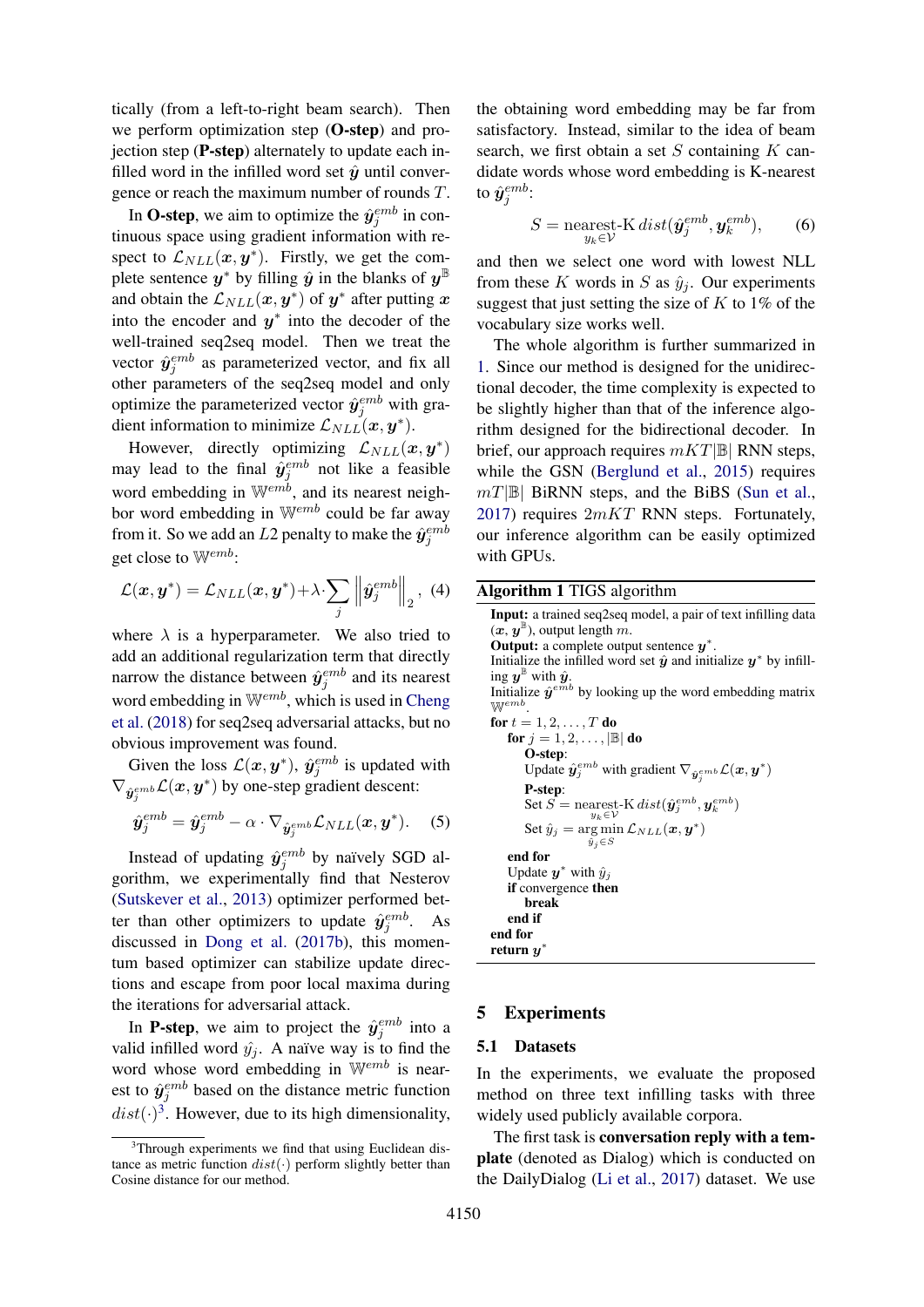<span id="page-5-1"></span>

Figure 3: Some testing samples of conversation reply with templates task with different mask strategies and ratios.

its single-turn data, which contains 82,792 conversation pairs. The query sentence is taken as encoder input  $x$ , and the reply sentence is taken as  $\boldsymbol{y}$ .

The second task is Chinese acrostic poetry generation (denoted as Poetry). Here we use a publicly available Chinese poetry dataset $4$  which contains 232,670 Chinese four-line poems. For each poem, the first two lines are used as encoder input  $x$ , and the last two lines are  $y$ .

The third task is infilling product reviews (denoted as APRC). The Amazon Product Reviews Corpus (APRC) [\(Dong et al.,](#page-9-25) [2017a\)](#page-9-25), which is built upon Amazon product data [\(McAuley et al.,](#page-9-26) [2015\)](#page-9-26) and contains 347,061 reviews, is used in this task. Unlike the first two tasks, this task is an unconditional text infilling task (without conditional input  $x$ ). We use each product review in [Dong](#page-9-25) [et al.](#page-9-25) [\(2017a\)](#page-9-25) as y.

For each task, we take 5,000 samples in the test set to construct the data with blanks  $(y^{\mathbb{B}})$  for testing, we create a variety of test samples by masking out text  $y$  with varying missing ratios and two mask strategies. More specifically, the first mask strategy is called middle which is followed as the setting in [Sun et al.](#page-9-0) [\(2017\)](#page-9-0), namely, removing  $r = 25\%, 50\%,$  or 75% of the words from the middle of  $y$  for each data. The second mask strategy is called random, namely, randomly removing  $r = 25\%, 50\%,$  or 75% of the words in  $y$  for each data. To sum up, we have three test tasks, and each task has six types of test sets (two mask strategies and three mask ratios). Each test set contains 5,000 test samples. We show some data examples in Figure [3.](#page-5-1)

## 5.2 Baselines

We compare our approach TIGS with several strong baseline approaches:

Seq2Seq-f: it runs beam search (BS) with beam width  $K$  on a well-trained seq2seq model (forward) to fill the blanks from left to right.

Seq2Seq-b: it runs BS with beam width  $K$  on a well-trained seq2seq model (backward) to fill the blanks from right to left.

Seq2Seq-f+b: it fills the blanks by both Seq2Seq-f and Seq2Seq-b, and then selects the output with a maximum of the probabilities assigned by the seq2seq models. This method is used in [Wang et al.](#page-10-3) [\(2016\)](#page-10-3).

BiRNN-GSN: it runs GSN [\(Berglund et al.,](#page-9-2) [2015\)](#page-9-2) on a well-trained seq2seq model with BiRNN as the decoder to fill the blanks.

BiRNN-BiBS: it runs bidirectional beam search (BiBS) [\(Sun et al.,](#page-9-0) [2017\)](#page-9-0) on a well-trained seq2seq model with BiRNN as the decoder to fill the blanks. The method has achieve the state-of-theart results on fill-in-the-blank image captioning task in [Sun et al.](#page-9-0) [\(2017\)](#page-9-0).

Except for BiRNN-GSN and BiRNN-BiBS, all the above baselines and our method perform inference on the same well-trained seq2seq model. BiRNN-GSN and BiRNN-BiBS perform inference on a well-trained seq2seq model in which the decoder is BiRNN. These models are trained on the complete sentence dataset with standard maximum-likelihood. Moreover, the sentences with blanks are only used in the inference stage. For fari comparison, BiRNN-BiBS, BiRNN-GSN, and the proposed method use the same initialization strategy (left-to-right greedy). The maximum number of iterations  $T$  is set to 50 to ensure that all the algorithms can achieve their best performance.

In addition to the above inference based approaches, we also compare two model-based approaches: Mask-Seq2Seq and Mask-Self-attn [\(Fedus et al.,](#page-9-13) [2018;](#page-9-13) [Zhu et al.,](#page-10-2) [2019\)](#page-10-2). These baselines take the output template as an additional input and are trained on the data in fill-in-the-blank format. We use LSTM RNNs for Mask-Seq2Seq, and use the self-attention model [\(Vaswani et al.,](#page-10-0) [2017\)](#page-10-0) for Mask-Self-attn [\(Zhu et al.,](#page-10-2) [2019\)](#page-10-2) which is shown to have better performance than GANbased models [\(Goodfellow et al.,](#page-9-27) [2014a\)](#page-9-27) for text infilling.

<span id="page-5-0"></span><sup>4</sup>[https://github.com/chinese-poetry/](https://github.com/chinese-poetry/chinese-poetry) [chinese-poetry](https://github.com/chinese-poetry/chinese-poetry)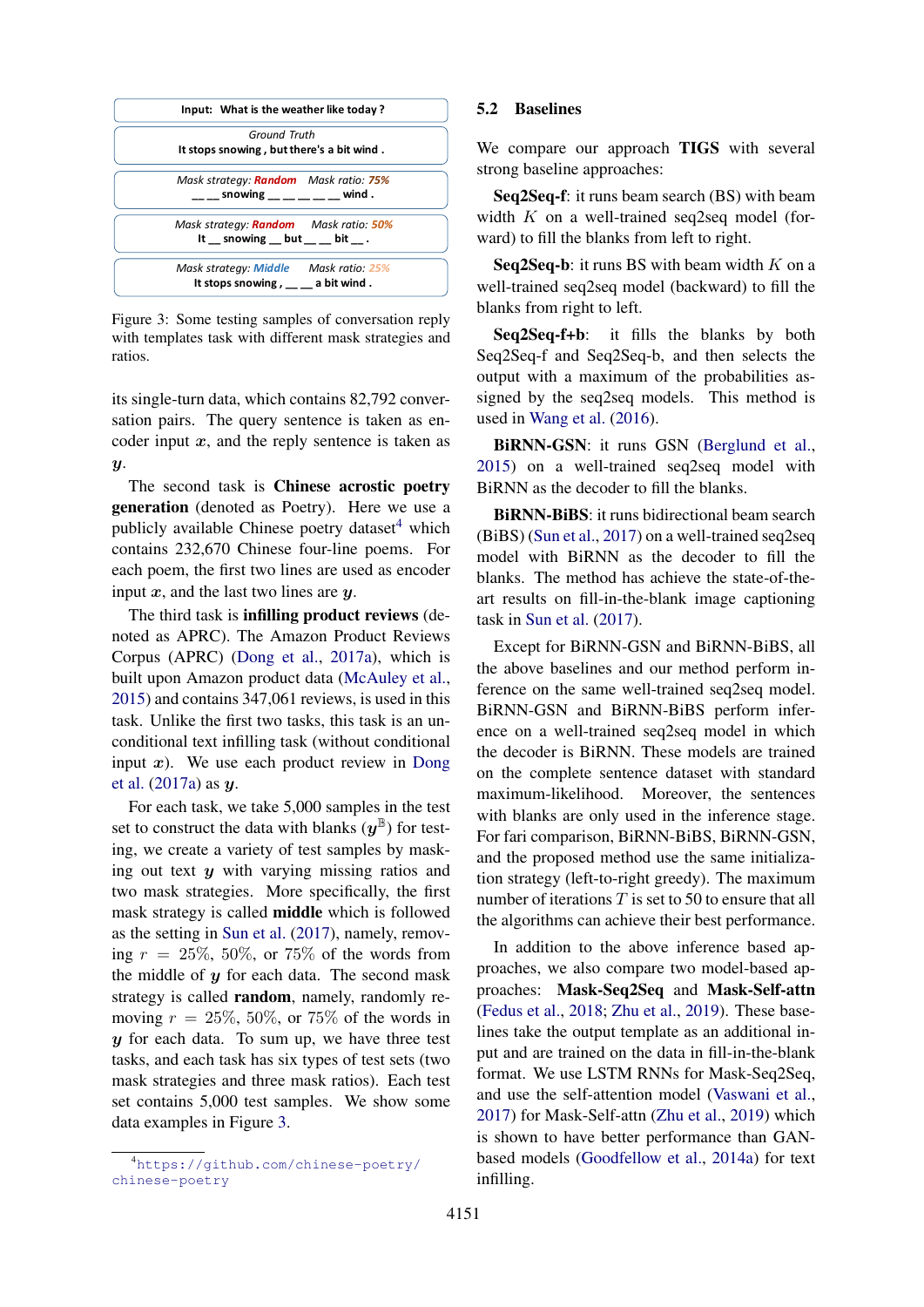<span id="page-6-0"></span>

| Datasets    | Metrics     | Methods                                                                                                                                     | $r = 25%$                                                                     |                                                                               | $r = 50\%$                                                                    |                                                                               | $r = 75%$                                                                     |                                                                               |
|-------------|-------------|---------------------------------------------------------------------------------------------------------------------------------------------|-------------------------------------------------------------------------------|-------------------------------------------------------------------------------|-------------------------------------------------------------------------------|-------------------------------------------------------------------------------|-------------------------------------------------------------------------------|-------------------------------------------------------------------------------|
|             |             |                                                                                                                                             | Random                                                                        | Middle                                                                        | Random                                                                        | Middle                                                                        | Random                                                                        | Middle                                                                        |
| Dialog      | <b>NLL</b>  | Seq2Seq-f<br>Seq2Seq-b<br>Seq2Seq-f+b<br>BiRNN-BiBS<br>BiRNN-GSN<br>Mask-Seq2Seq<br>Mask-Self-attn<br>TIGS (ours)                           | 3.573<br>3.657<br>3.397<br>3.248<br>3.239<br>3.406<br>3.567<br>3.143          | 3.453<br>3.558<br>3.321<br>3.279<br>3.270<br>3.368<br>3.524<br>3.164          | 3.653<br>3.911<br>3.491<br>3.268<br>3.219<br>3.434<br>3.694<br>3.050          | 3.316<br>3.542<br>3.213<br>3.294<br>3.199<br>3.347<br>3.466<br>3.030          | 3.328<br>3.713<br>3.233<br>3.245<br>3.086<br>3.279<br>3.509<br>2.920          | 2.975<br>3.421<br>2.932<br>3.217<br>2.938<br>3.177<br>3.205<br>2.764          |
|             | BLEU        | Template<br>Seq2Seq-f<br>Seq2Seq-b<br>Seq2Seq-f+b<br><b>BiRNN-BiBS</b><br>BiRNN-GSN<br>Mask-Seq2Seq<br>Mask-Self-attn<br>TIGS (ours)        | 0.780<br>0.834<br>0.837<br>0.860<br>0.828<br>0.894<br>0.867<br>0.858<br>0.895 | 0.823<br>0.861<br>0.862<br>0.881<br>0.852<br>0.892<br>0.887<br>0.864<br>0.894 | 0.621<br>0.670<br>0.675<br>0.692<br>0.661<br>0.726<br>0.719<br>0.719<br>0.724 | 0.700<br>0.737<br>0.739<br>0.751<br>0.725<br>0.752<br>0.769<br>0.743<br>0.754 | 0.552<br>0.584<br>0.584<br>0.594<br>0.575<br>0.600<br>0.614<br>0.623<br>0.596 | 0.601<br>0.640<br>0.627<br>0.643<br>0.626<br>0.643<br>0.662<br>0.643<br>0.644 |
| Poetry      | <b>NLL</b>  | Seq2Seq-f<br>Seq2Seq-b<br>Seq2Seq-f+b<br>BiRNN-BiBS<br>BiRNN-GSN<br>Mask-Seq2Seq<br>Mask-Self-attn<br>TIGS (ours)                           | 4.107<br>4.180<br>4.021<br>3.939<br>3.953<br>4.103<br>4.052<br>3.860          | 4.022<br>4.124<br>3.994<br>3.966<br>3.976<br>4.071<br>4.028<br>3.912          | 3.901<br>4.051<br>3.825<br>3.735<br>3.739<br>3.996<br>3.911<br>3.601          | 3.642<br>3.837<br>3.630<br>3.701<br>3.652<br>3.886<br>3.810<br>3.567          | 3.430<br>3.638<br>3.390<br>3.476<br>3.405<br>3.738<br>3.666<br>3.268          | 3.294<br>3.511<br>3.275<br>3.430<br>3.296<br>3.637<br>3.548<br>3.181          |
|             | <b>BLEU</b> | Template<br>Seq2Seq-f<br>Seq2Seq-b<br>Seq2Seq-f+b<br><b>BiRNN-BiBS</b><br><b>BiRNN-GSN</b><br>Mask-Seq2Seq<br>Mask-Self-attn<br>TIGS (ours) | 0.727<br>0.779<br>0.774<br>0.789<br>0.776<br>0.802<br>0.785<br>0.790<br>0.805 | 0.815<br>0.842<br>0.835<br>0.844<br>0.836<br>0.848<br>0.843<br>0.845<br>0.850 | 0.581<br>0.629<br>0.623<br>0.635<br>0.625<br>0.648<br>0.635<br>0.640<br>0.650 | 0.687<br>0.704<br>0.702<br>0.705<br>0.702<br>0.707<br>0.705<br>0.706<br>0.707 | 0.508<br>0.536<br>0.534<br>0.538<br>0.533<br>0.541<br>0.537<br>0.539<br>0.542 | 0.559<br>0.576<br>0.576<br>0.577<br>0.575<br>0.579<br>0.577<br>0.579<br>0.579 |
| <b>APRC</b> | <b>NLL</b>  | Seq2Seq-f<br>Seq2Seq-b<br>Seq2Seq-f+b<br>BiRNN-BiBS<br>BiRNN-GSN<br>Mask-Seq2Seq<br>Mask-Self-attn<br>TIGS (ours)                           | 3.554<br>3.694<br>3.354<br>2.999<br>2.969<br>3.080<br>3.002<br>2.831          | 3.129<br>3.215<br>3.002<br>3.001<br>2.967<br>2.983<br>2.946<br>2.857          | 3.687<br>4.039<br>3.515<br>2.943<br>2.907<br>2.951<br>2.847<br>2.722          | 2.650<br>2.826<br>2.553<br>2.759<br>2.515<br>2.567<br>2.551<br>2.394          | 3.068<br>3.494<br>2.962<br>2.733<br>2.628<br>2.472<br>2.448<br>2.451          | 2.122<br>2.349<br>2.045<br>2.456<br>2.012<br>2.088<br>2.085<br>1.913          |
|             | <b>BLEU</b> | Template<br>Seq2Seq-f<br>Seq2Seq-b<br>Seq2Seq-f+b<br><b>BiRNN-BiBS</b><br><b>BiRNN-GSN</b><br>Mask-Seq2Seq<br>Mask-Self-attn<br>TIGS (ours) | 0.503<br>0.781<br>0.779<br>0.812<br>0.867<br>0.879<br>0.860<br>0.878<br>0.883 | 0.692<br>0.897<br>0.896<br>0.905<br>0.896<br>0.904<br>0.900<br>0.914<br>0.911 | 0.127<br>0.623<br>0.616<br>0.658<br>0.715<br>0.751<br>0.750<br>0.778<br>0.774 | 0.432<br>0.881<br>0.872<br>0.887<br>0.869<br>0.884<br>0.856<br>0.882<br>0.889 | 0.009<br>0.682<br>0.683<br>0.703<br>0.740<br>0.736<br>0.754<br>0.778<br>0.769 | 0.182<br>0.879<br>0.864<br>0.884<br>0.856<br>0.882<br>0.835<br>0.870<br>0.878 |

Table 1: BLEU and NLL results.

## 5.3 Metrics

Following [Sun et al.](#page-9-0) [\(2017\)](#page-9-0), we compare methods on standard sentence-level metric BLEU scores (4-gram) [\(Papineni et al.,](#page-9-28) [2002\)](#page-9-28) which considers the correspondence between the ground truth and the complete sentences. However, such a metric also has some deficiencies in text infilling tasks. For example, given two complete sentences with only one word different, the sentence level statistics of them may be quite similar, whereas a human can clearly tell which one is most natural. Moreover, given a template, there may be several reasonable ways to fill in the blanks. For example, given a template, "i this book, highly recommend it", it is reasonable to fill the word "love" or "like" in the blank. However, since there is only one ground truth, the BLEU scores of these two complete sentences are quite different. We find that this issue is more severe for the unconditional text filling task which has fewer restrictions, leading to more ways of filling in the blanks.

Therefore, for the unconditional text filling task (APRC), instead of calculating the BLEU score with only the ground truth as the reference, we also follow [Yu et al.](#page-10-4) [\(2017\)](#page-10-4) and use 10,000 sentences which are randomly sampled from the test set as references to calculate BLEU scores to evaluate the fluency of the complete sentences.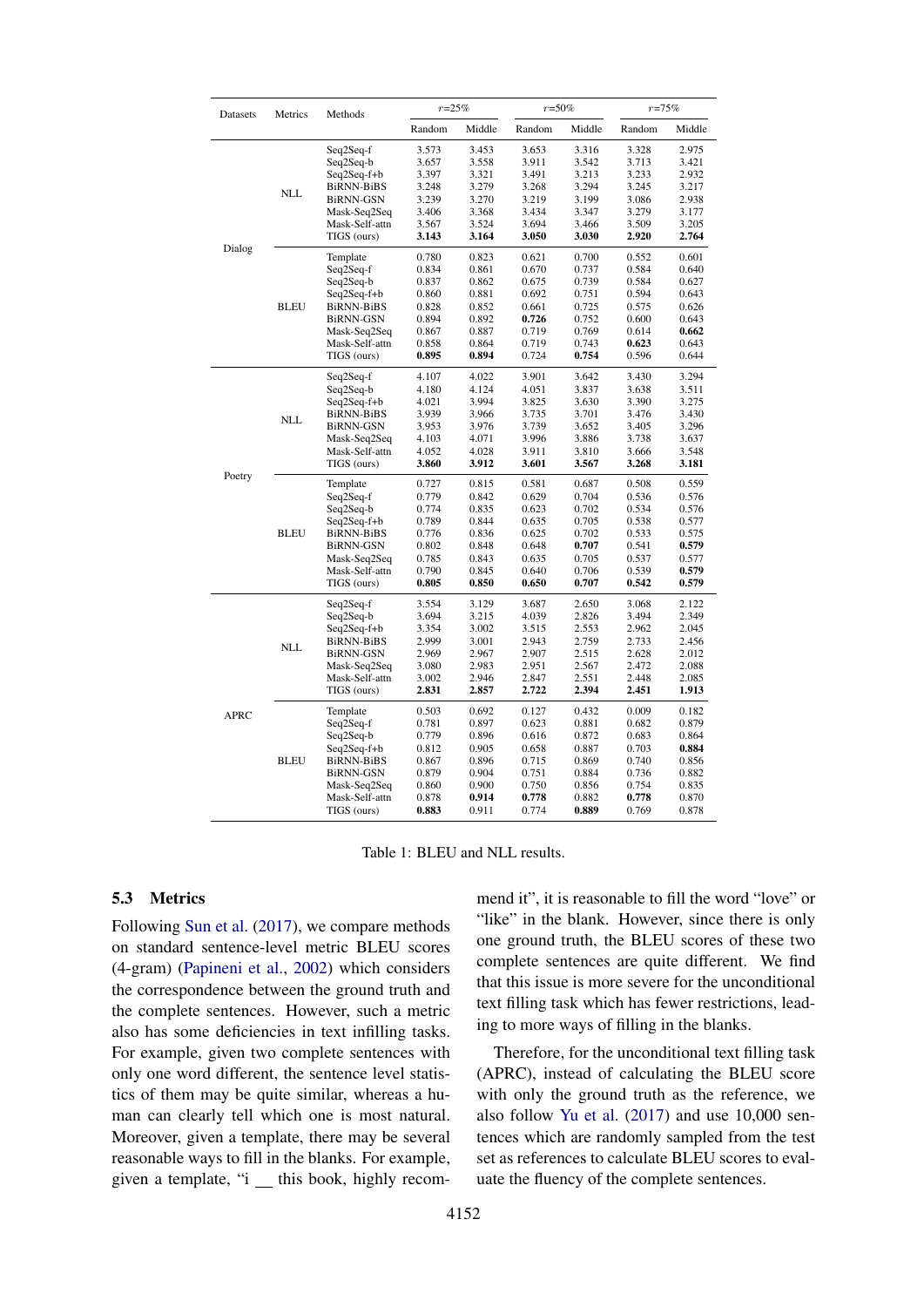Besides BLEU scores, we conduct a modelbased evaluation. We train a conditional LM for each task (unconditional LM for APRC task) and use its NLL to evaluate the quality of the complete sentence  $y^*$  given the input  $x$ .

## 5.4 Results

The BLEU (the higher the better) and NLL (the lower the better) results are shown in Table [1.](#page-6-0) Generally, we find that bidirectional methods (BiRNN-BiBS, BiRNN-GSN, and Seq2Seq-f+b) outperform unidirectional ones (Seq2Seq-f and Seq2Seq-b) in most cases. The model-based methods (Mask-Seq2Seq and Mask-Self-attn) perform well on unconditional text infilling task (APRC), but slightly poorly on conditional text infilling tasks (Dialog and Poetry). In line with the evaluation results in [Zhu et al.](#page-10-2) [\(2019\)](#page-10-2), the Mask-Self-attn performs consistently better than Mask-Seq2Seq. It has also achieved the highest BLEU score in some cases of unconditional text infilling tasks. However, in most cases of conditional text infilling tasks, the proposed method performs better than Mask-Self-attn.

Since the goal of the proposed method TIGS is to find the complete sentence with minimal NLL by utilizing gradient information. As expected, it achieves the lowest NLL in all cases of all tasks. Also, the BLEU scores of TIGS is highest in most cases of conditional text infilling tasks, while BiRNN-GSN and BiRNN-BiBS provide comparable performance. Although TIGS is used in RNNbased seq2seq model, it still achieves very competitive BLEU results on unconditional text infilling task compare with Mask-Self-attn.

<span id="page-7-0"></span>

| Methods          | Dialog | Poetry | APRC  |
|------------------|--------|--------|-------|
| BiRNN-BiBS       | 1.524  | 1.478  | 1.558 |
| <b>BiRNN-GSN</b> | 2.979  | 2.675  | 2.261 |
| Mask-Self-attn   | 2.270  | 2.727  | 3.042 |
| TIGS             | 3.226  | 3.120  | 3.137 |

Table 2: Human evaluation resutls

#### 5.5 Human Evaluation

We also conduct the human evaluation to further compare TIGS, BiRNN-BiBS, BiRNN-GSN, and Mask-Self-attn. Following the setting in [Zhu et al.](#page-10-2) [\(2019\)](#page-10-2), we collect generations of each of the four methods on 50 randomly-selected test instances. Then we launch a crowd-sourcing online study, asking 10 evaluators to rank the generations. The

<span id="page-7-1"></span>

| Template          | love __ book and __ __ club series                                                                                          |
|-------------------|-----------------------------------------------------------------------------------------------------------------------------|
| Ground Truth      | love this book and the camel club series                                                                                    |
| Seq2seq-f         | love love book and can't club series                                                                                        |
| Seq2seq-b         | love next book and 's murder club series                                                                                    |
| Mask-Seq2Seq      | love this book and the murder club series                                                                                   |
| Mask-Self-attn    | love this book and the book club series                                                                                     |
| <b>BIRNN-BIBS</b> | love this book and the book club series                                                                                     |
| <b>BIRNN-GSN</b>  | love this book and all the club series                                                                                      |
| <b>TIGS</b>       | love this book and the motorcycle club series                                                                               |
| <b>Template</b>   | really __ this __ __ believable plot.                                                                                       |
| Ground Truth      | really enjoyed this futuristic book. believable plot.                                                                       |
| Seg2seg-f         | really enjoyed this book _ the believable plot.                                                                             |
| Seq2seq-b         | really with this development and a believable plot.                                                                         |
| Mask-Seg2Seg      | really enjoyed this fast paced and believable plot                                                                          |
| Mask-Self-attn    | really enjoyed this book . very believable plot.                                                                            |
| <b>BIRNN-BIBS</b> | really enjoyed this story and a believable plot.                                                                            |
| BIRNN-GSN         | really enjoyed this book and a believable plot.                                                                             |
| <b>TIGS</b>       | really enjoyed this book _ very believable plot.                                                                            |
| <b>Template</b>   | so  better  the  one $\cdot$ $\cdot$ $\cdot$ $\cdot$ $\cdot$ $\cdot$ $\cdot$ now i<br><num> more __ __ __ __ submit .</num> |
| Ground Truth      | so much better than the last one . really good . and<br>now ineed <num> more words before i can submit.</num>               |
| Seg2seg-f         | so far better than the first one . can't . wait now i<br>have <num> more books to read submit.</num>                        |
| Seq2seq-b         | so getting better for the next one . it down now i<br>write <num> more words so i can submit.</num>                         |
| Mask-Seg2Seg      | so much better than the first one . loved it . and now<br>i have <num> more words to submit this submit.</num>              |
| Mask-Self-attn    | so much better than the first one . loved it . now<br>now i need <num> more words to describe and<br/>submit .</num>        |
| <b>BIRNN-BIBS</b> | so much better than the first one . loved it . and now<br>i have <num> more to read . i submit .</num>                      |
| BiRNN-GSN         | so much better than the first one . i cried . so now i<br>have <num> more words to go to submit.</num>                      |
| <b>TIGS</b>       | so much better than the first one. highly<br>recommend. but now i need <num> more words to</num>                            |

Figure 4: Example outputs of different methods on APRC task.

method with the best generation receives a score of 4, and the other three methods receive scores of 3, 2, and 1 according to the rank, respectively. The results are shown in Table [2.](#page-7-0) We can see that TIGS consistently outperforms all baselines.

#### 5.6 Samples and Analysis

Figure [4](#page-7-1) and [5](#page-8-0) show some qualitative examples of APRC and Dialog tasks. Because the inability of Seq2Seq-f and Seq2Seq-b to reason about the past and future simultaneously. We can see that Seq2Seq-f and Seq2Seq-b usually generate sentences that do not satisfy grammatical rules and are not fluent. Seq2Seq-f struggle to reason about word transitions on the forward side of the blank, so the words filled in by Seq2Seq-f usually abruptly clash with existing words behind the blank. Similarly, the words filled in by Seq2Seq-b usually abruptly clash with existing words before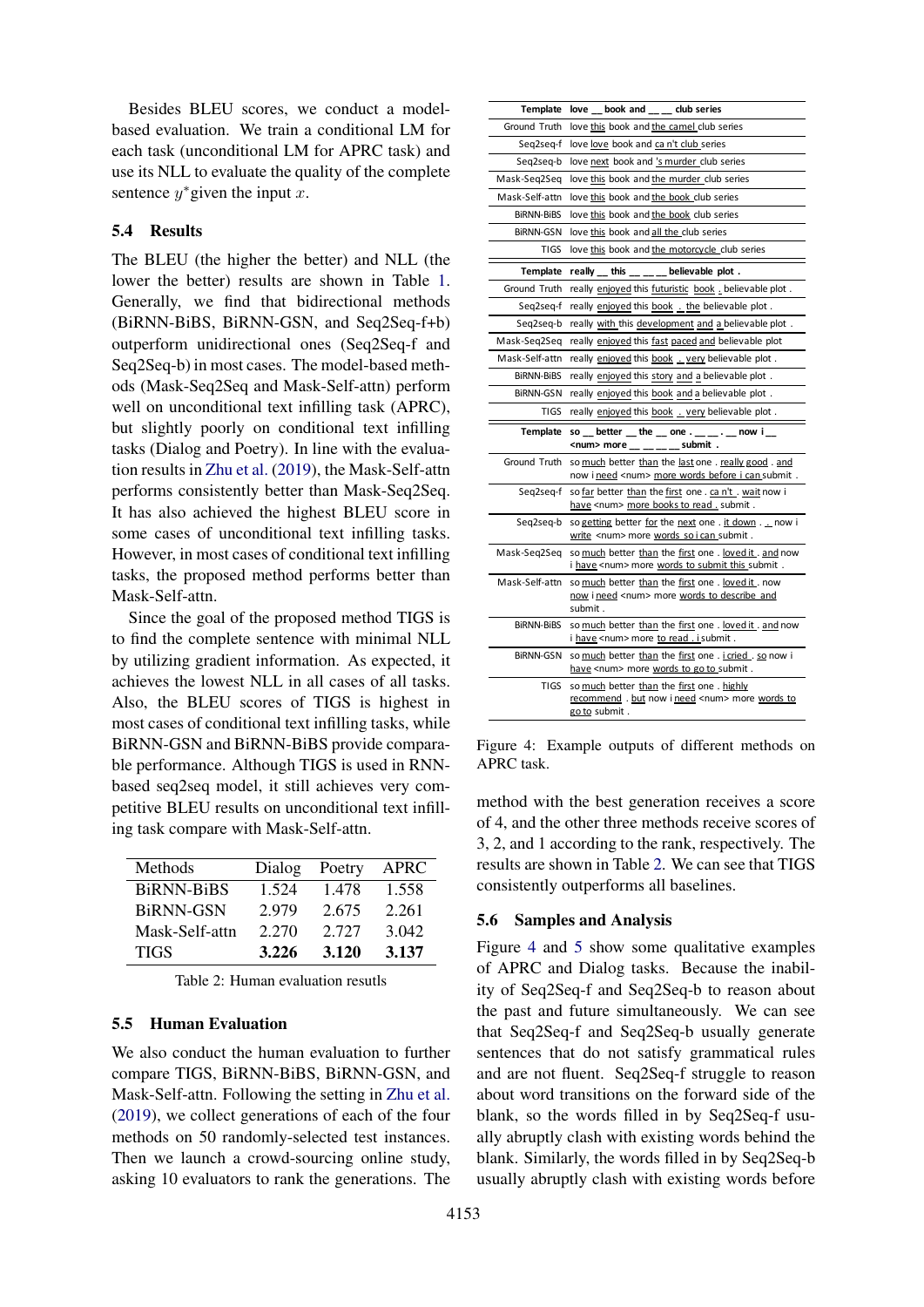<span id="page-8-0"></span>

| Input (Query)    | can you study with the radio on?                        |  |
|------------------|---------------------------------------------------------|--|
| <b>Template</b>  | listen music.                                           |  |
| Ground Truth     | no, I listen to background music.                       |  |
| Seq2seq-f        | i'd, I'm listen to the music.                           |  |
| Seg2seg-b        | music, can listen to the music.                         |  |
| Mask-Seq2Seq     | yes, they listen to the music.                          |  |
| Mask-Self-attn   | yes, it's a lot of music.                               |  |
| BIRNN-BIBS       | I, to listen to the music.                              |  |
| BiRNN-GSN        | yes, I'll listen to the music.                          |  |
| TIGS             | yes, I listen to classical music.                       |  |
| Input (Query)    | pretty good, thanks. i'm going to see my uncle.         |  |
| <b>Template</b>  | then _and keep _touch.                                  |  |
| Ground Truth     | good bye then _ and keep in touch.                      |  |
| Seq2seq-f        | nice to then  and keep your touch.                      |  |
| Seq2seq-b        | minutes, then go and keep in touch.                     |  |
| Mask-Seq2Seq     | ok, then go then keep in touch.                         |  |
| Mask-Self-attn   | then then keep and keep in touch.                       |  |
| BIRNN-BIBS       | you <unk> then <unk> and keep it touch.</unk></unk>     |  |
| <b>BIRNN-GSN</b> | ok, then go and keep in touch.                          |  |
| TIGS             | alright, then _ and keep in touch.                      |  |
| Input (Query)    | don't do that again. you are riding the tiger.          |  |
| <b>Template</b>  | no problem _____ can __ with _____.                     |  |
| Ground Truth     | no problem  i can deal with it well.                    |  |
| Seq2seq-f        | no problem .ican ' with my boss.                        |  |
| Seg2seg-b        | no problem_think i can up with trouble <unk>.</unk>     |  |
| Mask-Seq2Seq     | no problem . you can stay with me down.                 |  |
| Mask-Self-attn   | no problem .i can do it that                            |  |
| BIRNN-BIBS       | no problem $\frac{1}{1}$ can just with the <unk>.</unk> |  |
| <b>BIRNN-GSN</b> | no problem  i can help with my baggage.                 |  |
| TIGS             | no problem .i can deal with my bags.                    |  |

Figure 5: Example outputs of different methods on Daily task.

the blank.

BiRNN-BiBS makes assumption that  $P(y_t|\bm{y}_{1:t-1},\bm{y}_{t+1:m},\bm{x})\;=\; P_{\overrightarrow{\text{URNN}}}(y_t|\bm{y}_{1:t-1},\bm{x})\;\cdot$  $P_{\overline{\text{IPNN}}}(y_t | \mathbf{y}_{t+1:m}, \mathbf{x}).$ This assumption may cause some sentences generated by BiRNN-BiBS are non-smooth or unreal. For example, in the top instance, the BiRNN-BiBS generates a non-smooth sentence "i, to listen to the music". At the third time-step, because both  $P_{\overrightarrow{\text{URNN}}}(y_3 = \text{``to''}]y_{4:m} = \text{``listen to the music''}, x)$ and  $P_{\overline{\text{HPMN}}}(y_3 = \text{``to''}]y_{1:2} = \text{``i''}, x$  are relatively large, resulting in this blank being filled with an inappropriate word "to" by BiRNN-BiBS. However,  $P(y_3 = "to" | y_{1:2} = "i", y_{4:m} = "listen$ to the music",  $x$ ) should be lower. In addition, we find that BiRNN-BiBS tends to use the unknown token "<unk>" to fill the blanks compared to other methods. The reason we analyze may be that sometimes both  $P_{\overrightarrow{\text{URNN}}}(y_t=``$ and  $P_{\overline{U_R}N}(y_t=`` would be$ relatively large.

As for Mask-Seq2Seq and Mask-Self-attn, al-

though they directly take the template  $y^{\mathbb{B}}$  as an additional input and are trained with data in fillin-the-blank format. We experimentally found that the generalization ability of these models is still limited, especially for conditional text infilling tasks. In the Dialog task, 21% and 16% of the samples generated by Mask-Self-attn and Mask-Seq2Seq with beam search could not even recon-struct the template (see Figure [5\)](#page-8-0). $5$ 

Because the BiRNN-GSN fills the blank from the probability  $P_{\text{BiRNN}}(y_t|\boldsymbol{y}_{1:t-1}, \boldsymbol{y}_{t+1:m}, \boldsymbol{x})$ , and the proposed method filling the blank directly with the gradient  $\nabla_{\hat{y}_t^{emb}} \mathcal{L}(x, y^*)$ . Both of them have the ability to reason about the past and future simultaneously without any unrealistic assumptions. We can see that the complete sentences generated by them are better than all other algorithms. However, BiRNN-GSN uses the bidirectional structure as the decoder, which makes it challenging to apply to most sequence generative models, but the proposed method is gradient-based, which can be broadly used in any sequence generative models.

## 6 Conclusions

In this paper, we propose a general inference algorithm for text infilling. To the best of our knowledge, the method is the first inference algorithm that does not require any modification or training of the model and can be broadly used in any sequence generative model to solve the fill-in-theblank tasks. We compare the proposed method and several strong baselines on three text infilling tasks with various mask ratios and different mask strategies. The results show that the proposed method is an effective and efficient approach for fill-in-theblank tasks, consistently outperforming all baselines.

#### Acknowledgment

This work is supported by the National Key R&D Program of China under contract No. 2017YFB1002201, the National Natural Science Fund for Distinguished Young Scholar (Grant No. 61625204), and partially supported by the State Key Program of National Science Foundation of China (Grant Nos. 61836006 and 61432014).

<span id="page-8-1"></span><sup>&</sup>lt;sup>5</sup>For BLEU and NLL evaluation, we force them to reconstruct the template during inference.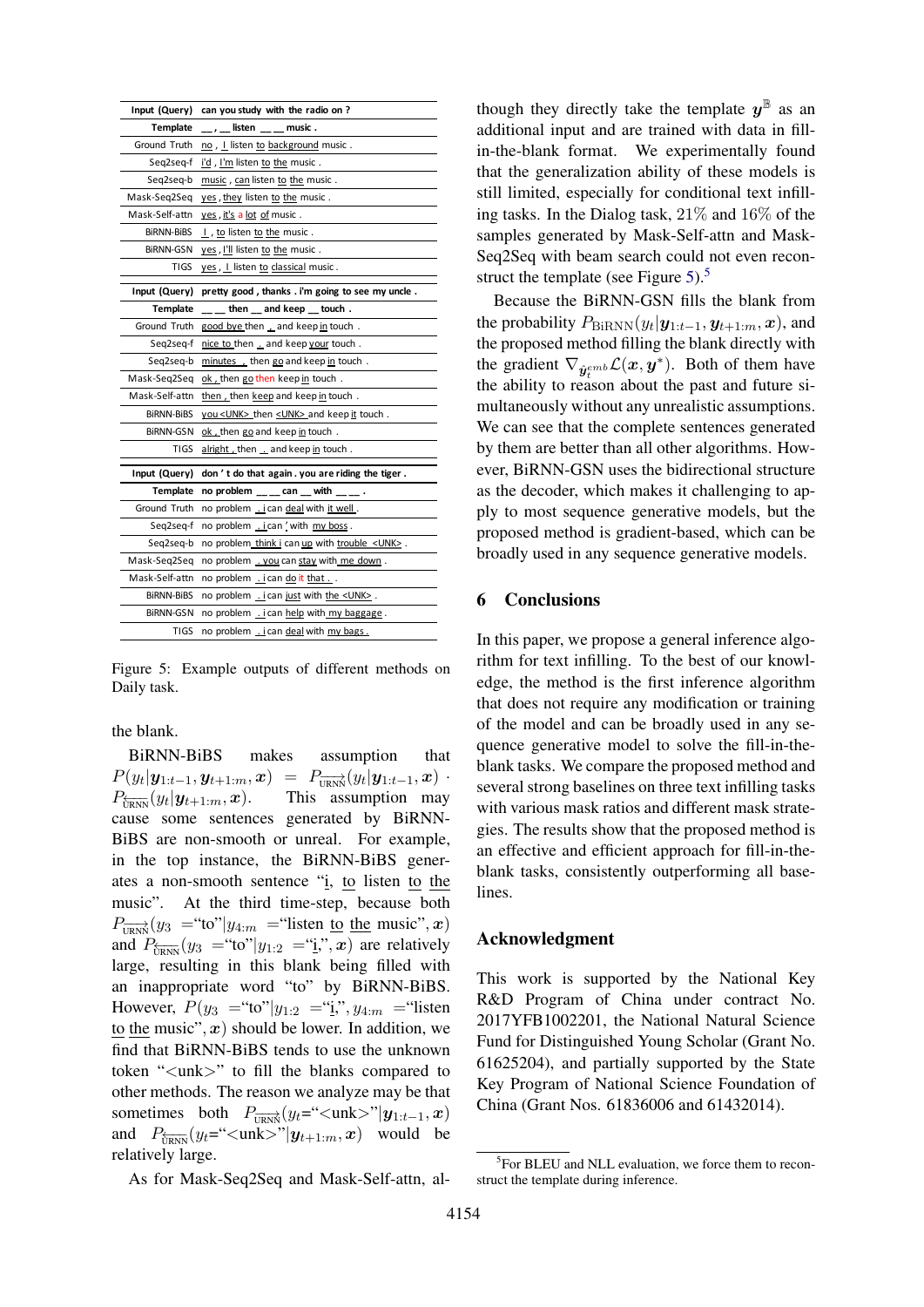#### References

- <span id="page-9-8"></span>Peter Anderson, Basura Fernando, Mark Johnson, and Stephen Gould. 2017. Guided open vocabulary image captioning with constrained beam search. In *EMNLP*.
- <span id="page-9-6"></span>Dzmitry Bahdanau, Kyunghyun Cho, and Yoshua Bengio. 2014. Neural machine translation by jointly learning to align and translate. *arXiv preprint arXiv:1409.0473*.
- <span id="page-9-15"></span>Pierre Baldi, Søren Brunak, Paolo Frasconi, Giovanni Soda, and Gianluca Pollastri. 1999. Exploiting the past and the future in protein secondary structure prediction. *Bioinformatics*.
- <span id="page-9-2"></span>Mathias Berglund, Tapani Raiko, Mikko Honkala, Leo Kärkkäinen, Akos Vetek, and Juha T Karhunen. 2015. Bidirectional recurrent neural networks as generative models. In *NIPS*.
- <span id="page-9-21"></span>Minhao Cheng, Jinfeng Yi, Huan Zhang, Pin-Yu Chen, and Cho-Jui Hsieh. 2018. Seq2sick: Evaluating the robustness of sequence-to-sequence models with adversarial examples. *arXiv preprint arXiv:1803.01128*.
- <span id="page-9-4"></span>Jacob Devlin, Ming-Wei Chang, Kenton Lee, and Kristina Toutanova. 2018. Bert: Pre-training of deep bidirectional transformers for language understanding. *arXiv preprint arXiv:1810.04805*.
- <span id="page-9-25"></span>Li Dong, Shaohan Huang, Furu Wei, Mirella Lapata, Ming Zhou, and Ke Xu. 2017a. Learning to generate product reviews from attributes. In *ACL*.
- <span id="page-9-23"></span>Yinpeng Dong, Fangzhou Liao, Tianyu Pang, Hang Su, Xiaolin Hu, Jianguo Li, and Jun Zhu. 2017b. Boosting adversarial attacks with momentum. *arXiv preprint arXiv:1710.06081*.
- <span id="page-9-13"></span>William Fedus, Ian Goodfellow, and Andrew M Dai. 2018. Maskgan: Better text generation via filling in the . *arXiv preprint arXiv:1801.07736*.
- <span id="page-9-7"></span>Jonas Gehring, Michael Auli, David Grangier, Denis Yarats, and Yann N Dauphin. 2017. Convolutional sequence to sequence learning. *arXiv preprint arXiv:1705.03122*.
- <span id="page-9-27"></span>Ian J. Goodfellow, Jean Pouget-Abadie, Mehdi Mirza, Bing Xu, David Warde-Farley, Sherjil Ozair, Aaron C. Courville, and Yoshua Bengio. 2014a. Generative adversarial nets. In *NIPS*.
- <span id="page-9-18"></span>Ian J Goodfellow, Jonathon Shlens, and Christian Szegedy. 2014b. Explaining and harnessing adversarial examples. *arXiv preprint arXiv:1412.6572*.
- <span id="page-9-20"></span>Tianxing He and James Glass. 2018. Detecting egregious responses in neural sequence-to-sequence models. *arXiv preprint arXiv:1809.04113*.
- <span id="page-9-16"></span>Sepp Hochreiter and Jürgen Schmidhuber. 1997. Long short-term memory. *Neural computation*.
- <span id="page-9-24"></span>Yanran Li, Hui Su, Xiaoyu Shen, Wenjie Li, Ziqiang Cao, and Shuzi Niu. 2017. Dailydialog: A manually labelled multi-turn dialogue dataset. In *ICLR*.
- <span id="page-9-3"></span>Dayiheng Liu, Quan Guo, Wubo Li, and Jiancheng Lv. 2018a. A multi-modal chinese poetry generation model. In *IJCNN*.
- <span id="page-9-1"></span>Dayiheng Liu, Jiancheng Lv, Feng He, and Yifan Pu. 2018b. Bfgan: Backward and forward generative adversarial networks for lexically constrained sentence generation. *arXiv preprint arXiv:1806.08097*.
- <span id="page-9-17"></span>Minh-Thang Luong, Hieu Pham, and Christopher D Manning. 2015. Effective approaches to attentionbased neural machine translation. *arXiv preprint arXiv:1508.04025*.
- <span id="page-9-26"></span>Julian McAuley, Rahul Pandey, and Jure Leskovec. 2015. Inferring networks of substitutable and complementary products. In *SIGKDD*.
- <span id="page-9-10"></span>Hongyuan Mei, Mohit Bansal, and Matthew R Walter. 2017. Coherent dialogue with attention-based language models. In *AAAI*.
- <span id="page-9-11"></span>Tomáš Mikolov, Martin Karafiát, Lukáš Burget, Jan Černockỳ, and Sanjeev Khudanpur. 2010. Recurrent neural network based language model. In *IN-TERSPEECH*.
- <span id="page-9-12"></span>Franz Josef Och and Hermann Ney. 2004. The alignment template approach to statistical machine translation. *Computational linguistics*.
- <span id="page-9-28"></span>Kishore Papineni, Salim Roukos, Todd Ward, and Wei-Jing Zhu. 2002. Bleu: a method for automatic evaluation of machine translation. In *ACL*.
- <span id="page-9-14"></span>Mike Schuster and Kuldip K Paliwal. 1997. Bidirectional recurrent neural networks. *IEEE Transactions on Signal Processing*.
- <span id="page-9-9"></span>Abigail See, Peter J Liu, and Christopher D Manning. 2017. Get to the point: Summarization with pointergenerator networks. In *ACL*.
- <span id="page-9-0"></span>Qing Sun, Stefan Lee, and Dhruv Batra. 2017. Bidirectional beam search: Forward-backward inference in neural sequence models for fill-in-the-blank image captioning. In *CVPR*.
- <span id="page-9-22"></span>Ilya Sutskever, James Martens, George E. Dahl, and Geoffrey E. Hinton. 2013. On the importance of initialization and momentum in deep learning. In *ICML*.
- <span id="page-9-5"></span>Ilya Sutskever, Oriol Vinyals, and Quoc V Le. 2014. Sequence to sequence learning with neural networks. In *NIPS*.
- <span id="page-9-19"></span>Christian Szegedy, Wojciech Zaremba, Ilya Sutskever, Joan Bruna, Dumitru Erhan, Ian Goodfellow, and Rob Fergus. 2013. Intriguing properties of neural networks. *arXiv preprint arXiv:1312.6199*.